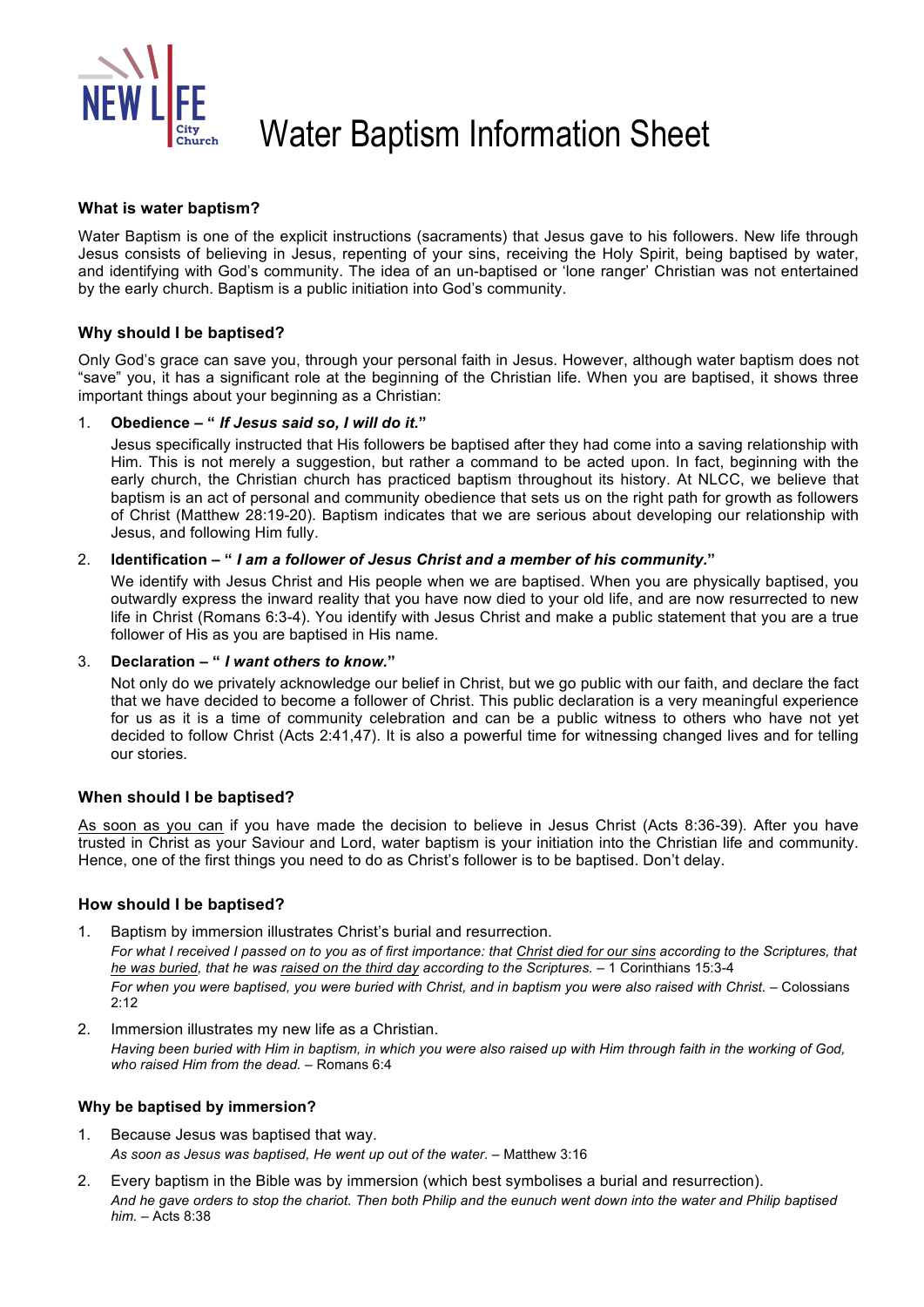3. The founders of denominations agree.

"I would have those who are to be baptised to be entirely immersed, as the work imports and the mystery signifies." – Martin Luther "Buried with Him, alludes to baptising by immersion according to the custom of the first church." – John Wesley

#### **Invite your family and friends to this joyful celebration of your new life**

Since your baptism celebration happens only once in a lifetime, you may want to invite your friends and family to share your joy on that day. Prayerfully consider inviting your un-churched family and friends since this is a great opportunity to hear and witness the Good News.

## Study for Baptism Preparation

### **What does the Bible say about baptism?**

In this lesson you will look at some of the significant scriptures on baptism to find out why Jesus wants His followers to be baptised. You will also discover what the physical symbol of water baptism means for believers. To the best of your ability, write down your thoughts on the following questions. Please bring this sheet with you to the Water Baptism Class.

Please read the following and write down your thoughts on the questions.



4. Read Acts 16:25-34. Write down a timeline of events in the life of the jailer, which ended in his water baptism.